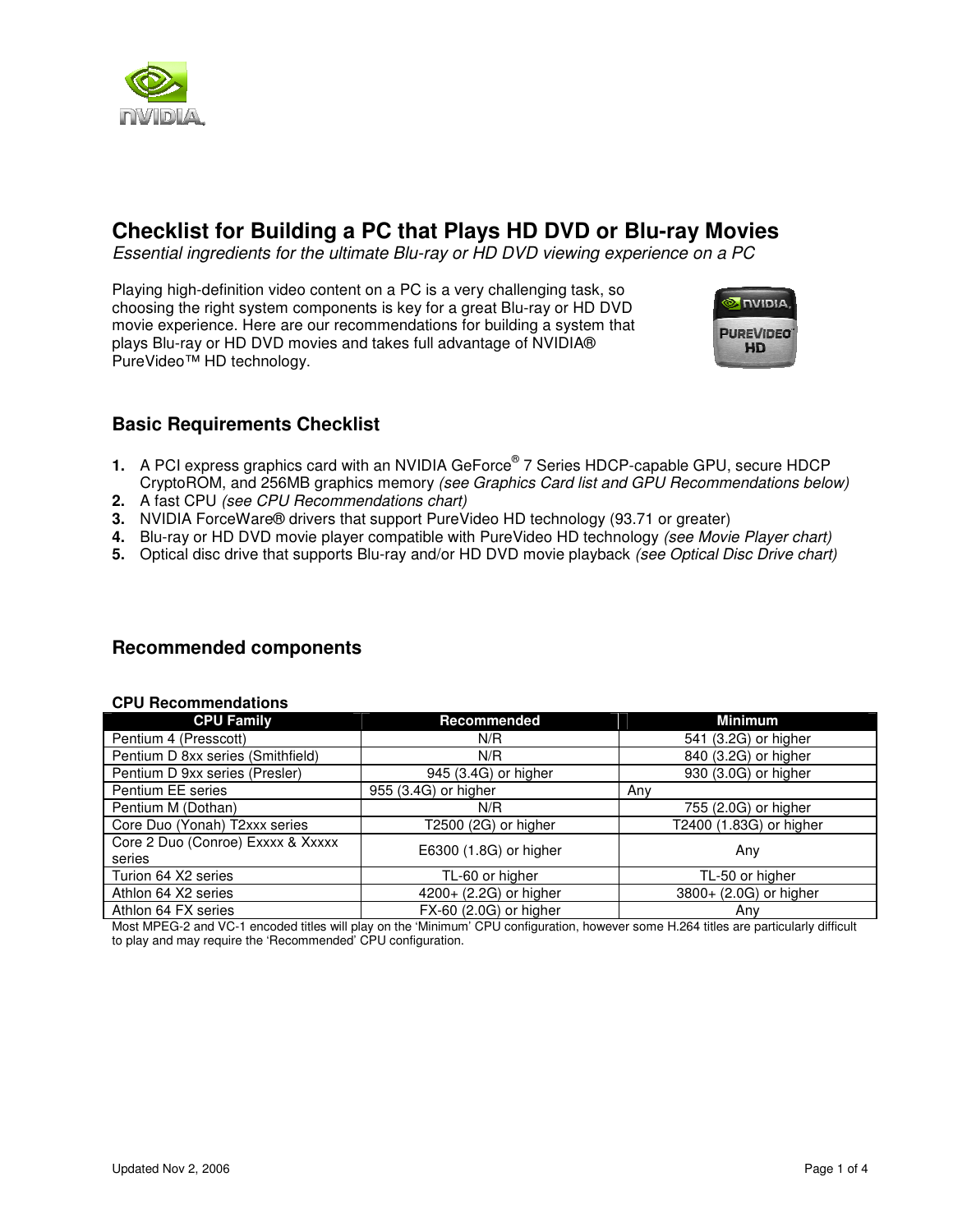

## **GPU Recommendations**

| <b>GPU Feature</b>              | Recommended       |             |  |
|---------------------------------|-------------------|-------------|--|
| <b>Bus</b>                      | PCI-Express       | PCI-Express |  |
| Core Clock Speed                | 500 MHz or higher | 400MHz      |  |
|                                 |                   |             |  |
| Frame Buffer Memory Clock Speed | 500 MHz or higher | 400MHz      |  |
| Frame Buffer Size               | 256MB or higher   | 128MB       |  |
| Frame Buffer Interface          | 128-bit or higher | 128-bit     |  |
| <b>HDCP CryptoROM</b><br>Yes    |                   | No          |  |

Most MPEG-2 and VC-1 encoded titles will playback on the 'MINIMUM' GPU configuration, however some H.264 encoded titles are particularly challenging and will require the 'RECOMMENDED' GPU configuration for smooth playback.

### **Graphics Cards**

To enjoy the ultimate HD DVD or Blu-ray movie experience on a PC, you'll need a PCI Express graphics card with an NVIDIA GeForce 7 Series HDCP-capable GPU, secure HDCP CryptoROM, and 256MB graphics memory. Here is a list of graphics cards that meet these requirements and our GPU recommendations:

Albatron 7950GT-512 HDCP Albatron GeForce 7900 GS HDCP Asus EN7600GT/HTDI/256MB (7600GT HDCP & HDMI) Asus EN7900GTX/2PHT/512M (7900 GTX 512MB) Asus EN7950GT/HTDP/512M (EN7950GT/HTDP/512M) BFG GeForce 7950 GT OC (BFGR7950512GTOC) Club3D GeForce 7950 GT (CGNX-G7952) Club3D GeForce 7950 GT 256MB (CGNX-G7956) EVGA e-GeForce 7900 GS EVGA Fan HDCP (256-P2-N623-AR) EVGA e-GeForce 7900 GS KO EVGA Fan HDCP (256-P2-N625-AR) EVGA e-GeForce 7900 GTX 512MB RoHS w/HDCP (512-P2-N572-AR) EVGA e-GeForce 7950 GT Evga Fan (512-P2-N633-AR) EVGA e-GeForce 7950 GT KO (512-P2-N635-AR) Gainward BLISS 7950GT 256MB TV DD Golden Sample (8187) Gainward BLISS 7950GT 512MB TV DD (8101) GigaByte GV-NX76G256HI-RH (7600GS HDCP & HDMI) inno3D GeForce 7950 GT IO Data GA-7600GSH Leadtek WinFast PX7900 GS TDH Leadtek WinFast PX7900 GS TDH Extreme Leadtek WinFast PX7900 GTX TDH Extreme Leadtek WinFast PX7900 GTX TDH Extreme w/HDCP Leadtek WinFast PX7950 GT TDH 256MB Leadtek WinFast PX7950 GT TDH 512MB Leadtek WinFast PX7950 GT TDH Extreme 256MB Leadtek WinFast PX7950 GT TDH Extreme 512MB MSI NX7600GT Diamond Plus (7600GT HDCP & HDMI) MSI NX7600GT-VT2D256E HD (7600GT)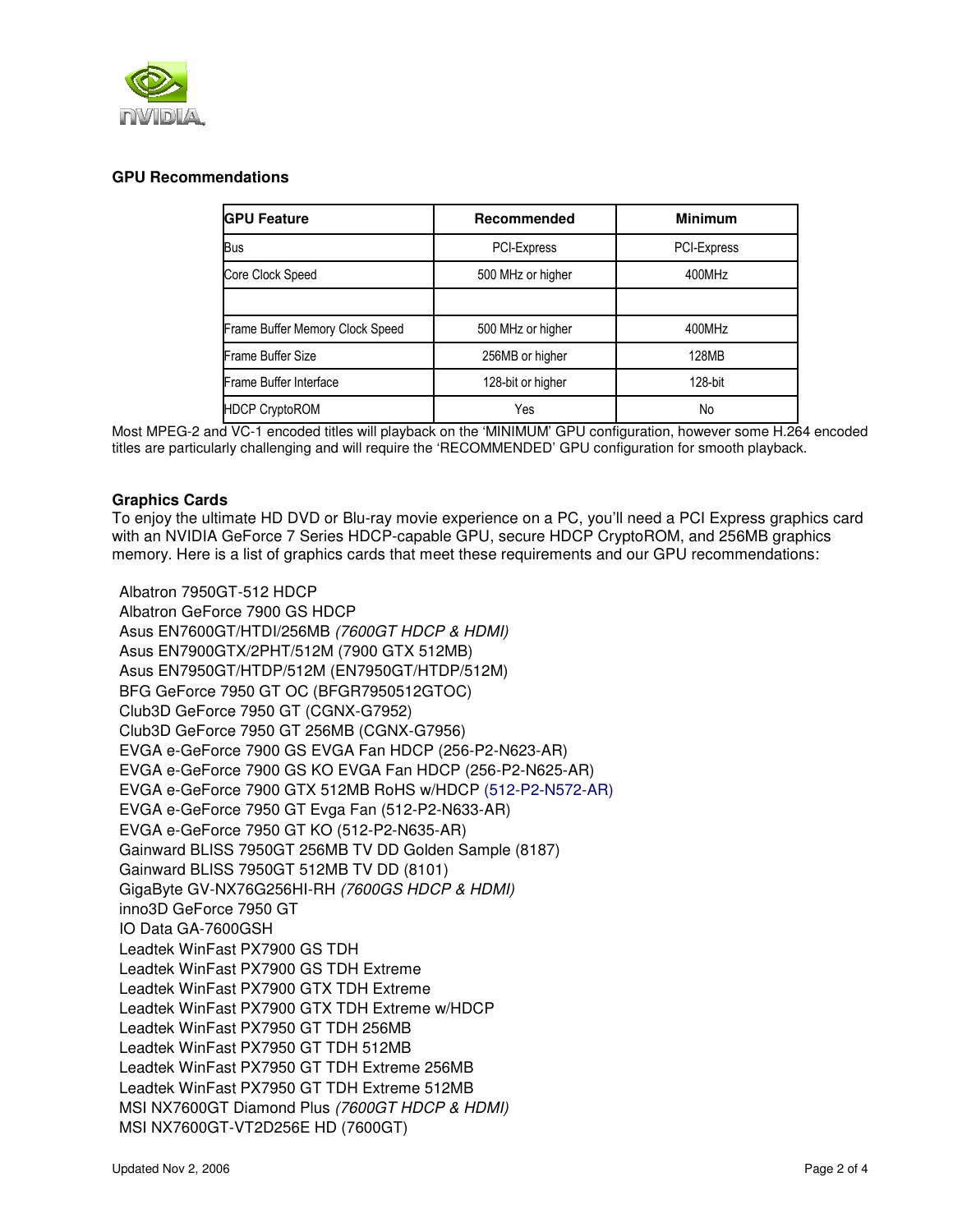

MSI NX7600GT-VT2D256E-HD (7600GT HDCP) MSI NX7900GS-T2D256E-HD (7900GS) MSI NX7900GT-VT2D256E HD (7900GT HDCP) MSI NX7900GT-VT2D256E HD (7900GT) MSI NX7950GT-VT2D512E-HD MSI NX7950GT-VT2D512EZ-HD Palit GeForce 7950 GT PNY GeForce 7950 GT (VCG7950GXPB) POV GeForce 7950 GT 256MB (GF7950GTpci) Sparkle GeForce 7950 GT (SP-PX795GDH) XFX GeForce 7900 GTX 512MB w/HDCP (PV-T71F-YHP9) XFX GeForce 7900 GTX 512MB (PV-T71F-YHP9) XFX GeForce 7950 GT 512MB DDR3 HDCP (PV-T71J-YHFX) XFX GeForce 7950 GT 512MB DDR3 HDCP Extreme (PV-T71J-YHEX) XpertVision GeForce 7950 GT

### **Display Recommendations**

Here is a list of HDCP-enabled PC monitors that are currently available in the market:

| <b>Manufacturer</b> | <b>Model Number</b> | <b>Screen Size</b> | <b>Screen Size</b> |
|---------------------|---------------------|--------------------|--------------------|
| BenQ                | FP241W              | 24"                | 1920x1200          |
| Dell                | 2407WFP             | 24"                | 1920x1200          |
| Dell                | 2007WFP             | 20"                | 1680x1050          |
| <b>NEC</b>          | Multisync 20WMGX2   | 20"                | 1680x1050          |
| Gateway             | <b>FPD2185W</b>     | 21"                | 1680x1050          |
| HP                  | f2105               | 21"                | 1680x1050          |
| <b>IO</b> Data      | LCD-TV241X          | 24"                | 1920 x 1200        |
| ViewSonic           | VP2330wb            | 23"                | 1920x1200          |
| Samsung             | 244T                | 24"                | 1920x1200          |
| Samsung             | 214T                | 21"                | 1600x1200          |
| Samsung             | 930MP               | 19"                | 1280x1024          |
| Samsung             | 940MW               | 19"                | 1440x900           |
| Samsung             | 242MP               | 24"                | 1920x1200          |
| Sony                | MFM-HT95            | 19"                | 1280x1024          |
| Sony                | MFM-HT205           | 20"                | 1680x1050          |

#### **Movie Player Software**

Here is a list of Blu-ray or HD DVD movie players that feature the PureVideo HD technology. Check vendors' Web sites for availability:

- o CyberLink PowerDVD 6.5 (HD DVD)
- o CyberLink PowerDVD 6.6 (Blu-ray)
- o InterVideo WinDVD 7.5 HD (HD DVD)
- o InterVideo WinDVD 7.5 BD (Blu-ray)
- o Nero ShowTime 3 (Blu-ray & HD DVD)